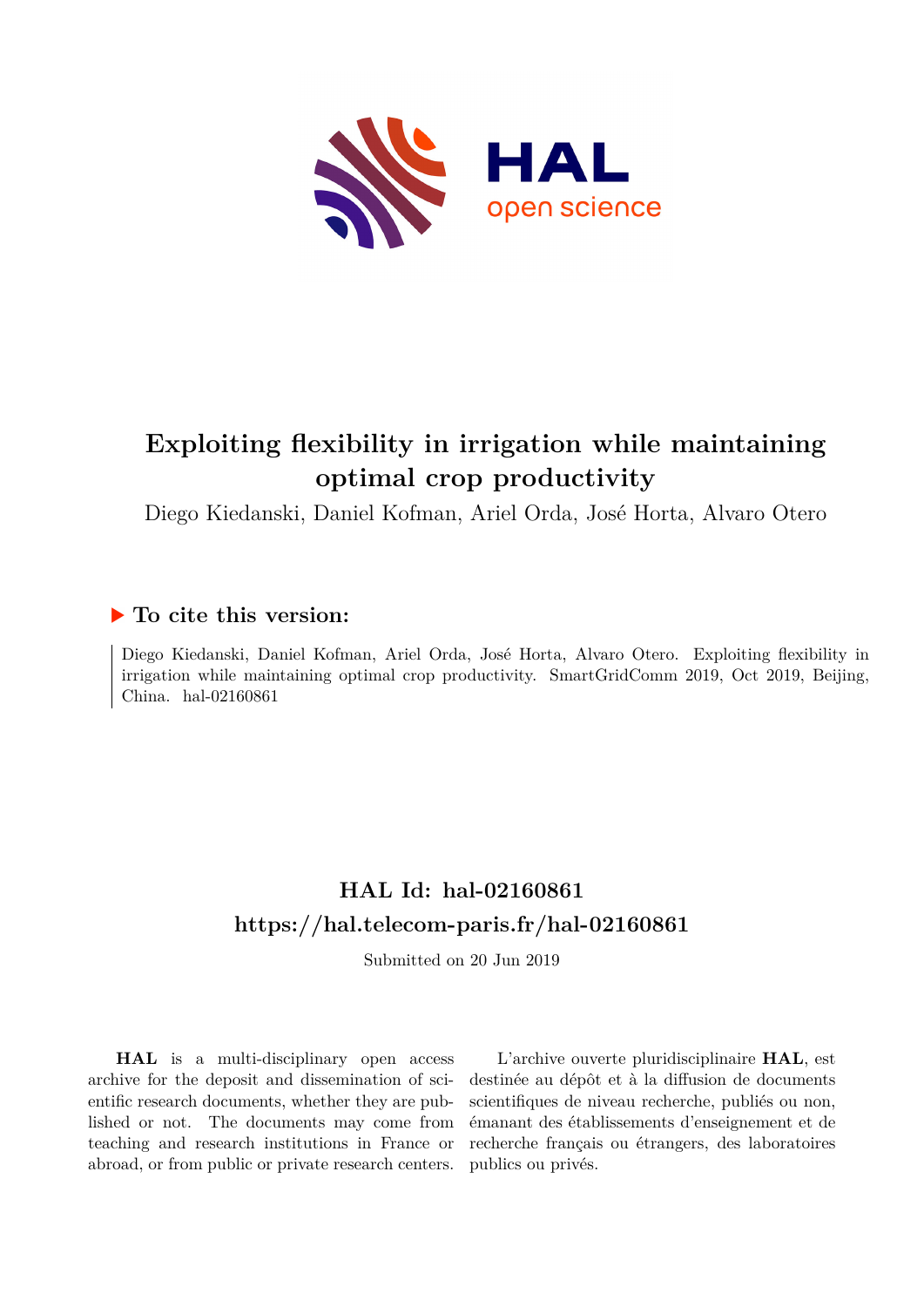# Exploiting flexibility in irrigation while maintaining optimal crop productivity

Diego Kiedanski\*, Daniel Kofman\*, Ariel Orda<sup>†</sup>, José Horta<sup>‡</sup>, Alvaro Otero<sup>§</sup>

<sup>∗</sup>Telecom Paristech, 23 Avenue d'Italie, Paris, France

†Technion, Haifa, Israel

‡ ICT4V, Montevideo, Uruguay

‡ Instituto Nacional de Investigacin Agropecuaria (INIA), Salto, Uruguay.

*Abstract*—Irrigation in agriculture is a major source of electricity demand flexibility that goes largely unexploited. In this paper we provide a model and a solution to the problem of scheduling irrigation time to minimize electricity costs while satisfying crop water requirements. We propose to apply rebates (aimed to consume renewable energy surplus) that were traditionally offered to the industrial sector, in the agricultural one. Furthermore an architecture is proposed to overcome some of the limitations that can hinder the adoption of such rebates. The architecture integrates scheduling techniques best studied in the networking literature.

Numerical analysis is performed to validate our model and evaluate the proposed scheduling mechanisms, based on real data from a soybean producer and from the corresponding electricity operator. Results indicate that significant cost reductions can be obtained, specially if the rebates are considered.

*Index Terms*—Flexibility, Smart Grids, Irrigation, Energy Management

#### I. INTRODUCTION

Nowadays we are facing a global effort to move away from carbon-based energy to renewable energy resources. This is evidenced in programs such as Europe's 2050 [1]. The fact that power grids were not designed to support the large amount of injection in the low voltage system is hindering the massive adoption of distributed energy resources (DER).

One of the most popular strategies for integrating DER is to dynamically exploit demand flexibility through Demand Response (DR) programs. These were initially reserved for big industrial players [2], but thanks to the application of Information and communication technologies under the smart grid paradigm, they have been recently extended to smaller commercial or residential consumers. One prominent example is the vast literature in Local Energy Markets [3], [4], [5], which seek to incentivize the consumption of locally produced energy [6].

In this paper we deal with a third, mostly unstudied, case: demand response for medium consumers such as farmers with specific necessities, e.g. satisfying crop water requirements.

Indeed, participating in flexibility programs is particularly interesting for farmers, for whom the cost of electricity used in irrigation systems can account for up to 30% of the total production costs. Moreover, irrigation is mostly done without automatic control, or without considering both real time irrigation requirements and energy prices. This is an important problem, and several novel solution approaches have

been considered  $[7]^1$ . Furthermore, it has also been shown that irrigation increases crop yield, even in countries with temperate climates [8].

Irrigation can be an important source of flexibility [9] and crop productivity depends significantly on the structure of irrigation cycles [10]. We point out that the flexibility provided by irrigation is of a special kind: the peak of inflexible load does not occur every single day, but is concentrated on some particular weeks of the crop growth cycle. For this reason, tariffs such as Time-of-Use with intra-day price are not well adapted.

In some countries with high penetration of renewables, the concept of rebates has been introduced. It is a discount in the electricity price to incentivize consumption when there is a surplus of generation.

The goal of this study is to investigate the extent of the benefits that can be obtained by exploiting flexibility in these cases. In doing so, we bridge the real practices in agriculture with innovative energy market models in an effort to fully utilize latent flexibility.

The idea of decreasing the usage of electricity in irrigation is not new [11], [12]. In [11], the authors optimize the water pressure of the irrigation system, while [12] considers the flexible operation of an irrigation system. None of these studies takes into account either the benefits of exploiting flexibility by the electricity operator nor the reduction in the electricity cost by properly utilizing electricity tariffs.

The contributions of this paper are summarized as follows:

- We model the energy management problem with irrigation requirements as constraints and provide and algorithm to solve it. Evaluation is conducted on real data, achieving significant reductions in the electricity cost incurred by farmers while keeping the optimal level of productivity.
- We evaluate the effect of dynamic rebates based on renewable energy surplus in irrigation scheduling. It is shown that these can be beneficial to both the farmers and the utility.
- Scheduling techniques are proposed to solve the problem of assigning a limited amount of surplus to an increasing number of participants in a fair manner.

<sup>1</sup>http://www.irricontrol.com.uy/Irricontrol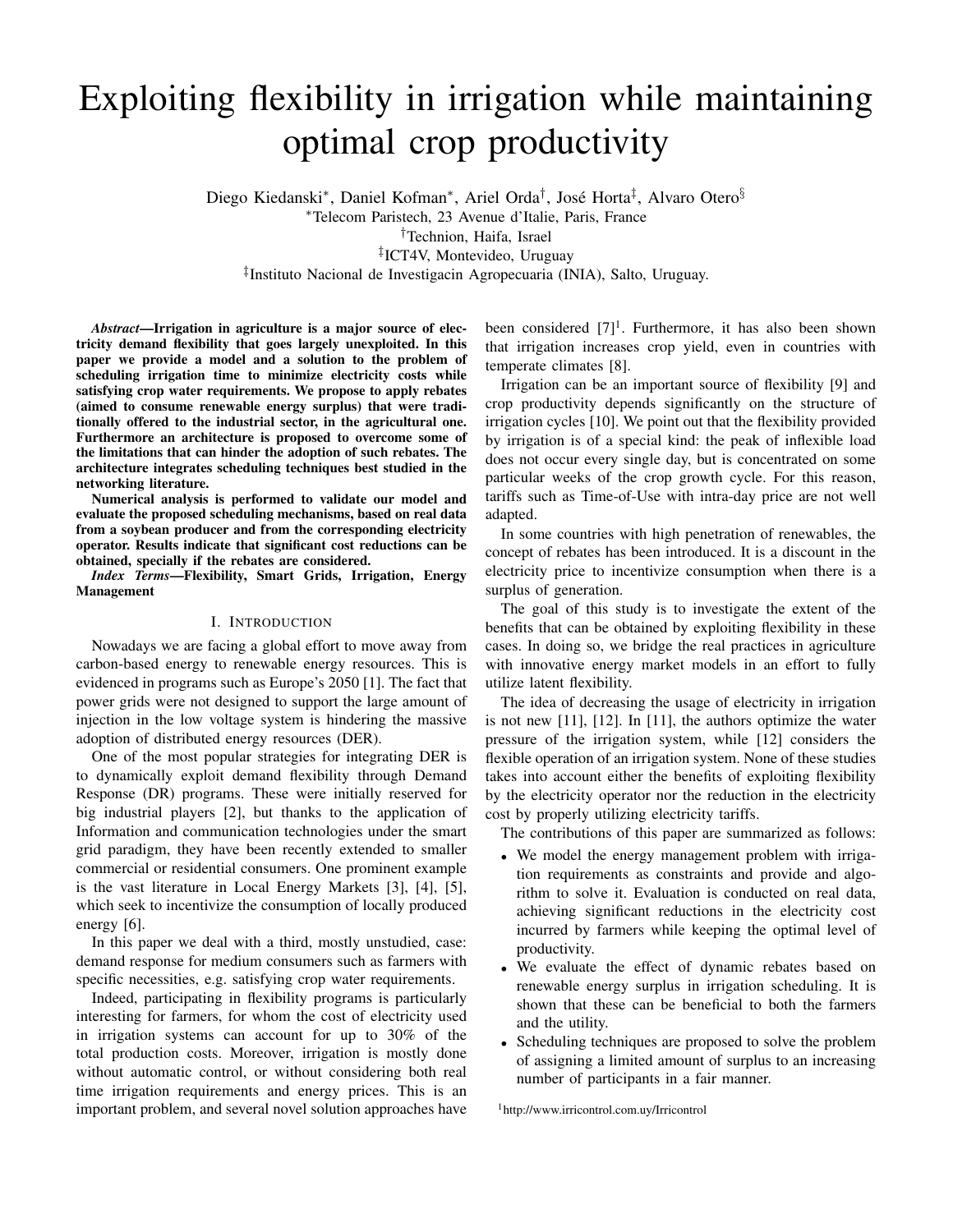#### NOMENCLATURE

In this section we introduce the nomenclature used for formulating the model in the next section.

| O+      | Root zone depletion (RZD) (mm)            |
|---------|-------------------------------------------|
| $G_t$   | Effective rain (mm)                       |
| $H_t$   | Effective evapotranspiration (mm)         |
| $F_t$   | Nominal evapotranspiration (mm)           |
| $Q_t$   | Water content in the ground (WCG) (mm)    |
| $\eta$  | Efficiency of the irrigation system       |
| $\rho$  | Water supplied per irrigation time (mm/h) |
| $S_t$   | Irrigation time (h)                       |
| $J_t$   | Permanent Wilting Point (PWP) (mm)        |
| $L_t$   | Tiredness fraction                        |
| $K_t$   | Total available water (TAW) (mm)          |
| $I_{t}$ | Field capacity (FG) (mm)                  |
| $N_t$   | Level of hydric stress (mm)               |
| $M_t$   | Readily available water (RAW) (mm)        |
| $[x]^+$ | Positive part of x                        |
| D       | Number of days considered                 |
| [N]     | The natural numbers smaller than<br>N:    |
|         | $\{0, 1, \ldots, N-1\}$                   |
|         |                                           |

#### II. PROBLEM DEFINITION

#### *A. Crop Model*

A task of vital importance in Agriculture is the irrigation of fields, due to its positive impact on yields. The water supplied to the crops should be enough to maximize the production but no more than that. This turns out to be a difficult task as the water requirement of a crop varies depending on the stage of growth. Climate conditions also play an important role in determining these requirements.

A plant absorbs most of its water requirements from its roots at a precise depth that varies with plant growth. The amount of water available in the ground varies between the maximum capacity of the field to retain water (FC) and the permanent wilting point (PWP) at which the plant dies. The total available water within these margins is (TAW), but the plant can only absorb a fraction that is known as readily available water (RAW, Equation (2)). These values are depicted in Figure 1.

The Root Zone Depletion (RZD, Equation (8)) is the level of water that has been depleted from the field capacity and is no longer available for the plant. It depends on its previous value, minus all the irrigation (U, Equation (4)), minus all the rain (G) plus the evaporation in the soil and the transpiration of the plant. These last two phenomena are represented together as the evapotranspiration (H, Equation (6)). The evapotranspiration is piece-wise linear and has two levels depending on the stress of the ground (percentage of RZD with respect to the PWP) [13]. To keep the crop from under-performing (i.e., producing less kilograms per hectare), the Root Zone Depletion needs to be smaller than the readily available water level. Otherwise, the water content in the ground would not be at a level available for the plant to easily reach, causing hydric stress and consequently yield reduction. In Figure 1, two different values of RZD and the corresponding WCG are



Fig. 1. Illustration of the different parameters in the model.

represented. WCG values are shown as the fully grey shaded areas increasing upwards and the rectangle with the brick pattern represent the level below which water is not easily available for the plant. The red value of RZD is larger than the RAW value, therefore some productivity will be loss. On the contrary, the green RZD value is smaller than the RAW level and there is no loss in production. An equivalent way of stating the problem, which will be used later, is the following: the water content in the ground (WCG, Equation (9)) which is the amount that is left after removing from the FC the water that has been depleted (RZD), has to be larger than the "refilling point", i.e, the amount of water that is left after removing from the FC the RAW. We denote this latter quantity as the level of hydric stress (N, Equation (3)) or as the refilling point.

$$
K_t = I_t - J_t \tag{1}
$$

$$
M_t = L_t K_t \tag{2}
$$

$$
N_t = I_t - M_t \tag{3}
$$

$$
U_t = \eta \times \rho \times S_t \tag{4}
$$

$$
H_0 = F_0 \tag{5}
$$

$$
H_t = F_t \min\{1, \frac{[Q_{t-1} + G_t + U_t - J_t]}{K_t(1 - L_t)}\}\tag{6}
$$

$$
= 0 \tag{7}
$$

$$
O_t = [O_{t-1} - G_t + H_t - U_t]^+
$$
\n(8)

$$
Q_t = I_t - O_t \tag{9}
$$

In Equation (4),  $S_t$  denotes the amount of hours used for irrigation in day t. For convenience, most of the time we will use, instead  $Y_{tj}$ , the percentage of the time that the irrigation system was working during the  $j$  hour of the day  $t$ . It naturally holds that  $\sum_j Y_{tj} = S_t$ .

 $O_{-1}$ 

#### *B. Electricity tariffs*

First, we consider a three-period Time of Use (ToU) tariff as described in Equation (10). There,  $p_l, p_m, p_h$  denote the low, medium and high prices (correspondingly), P is the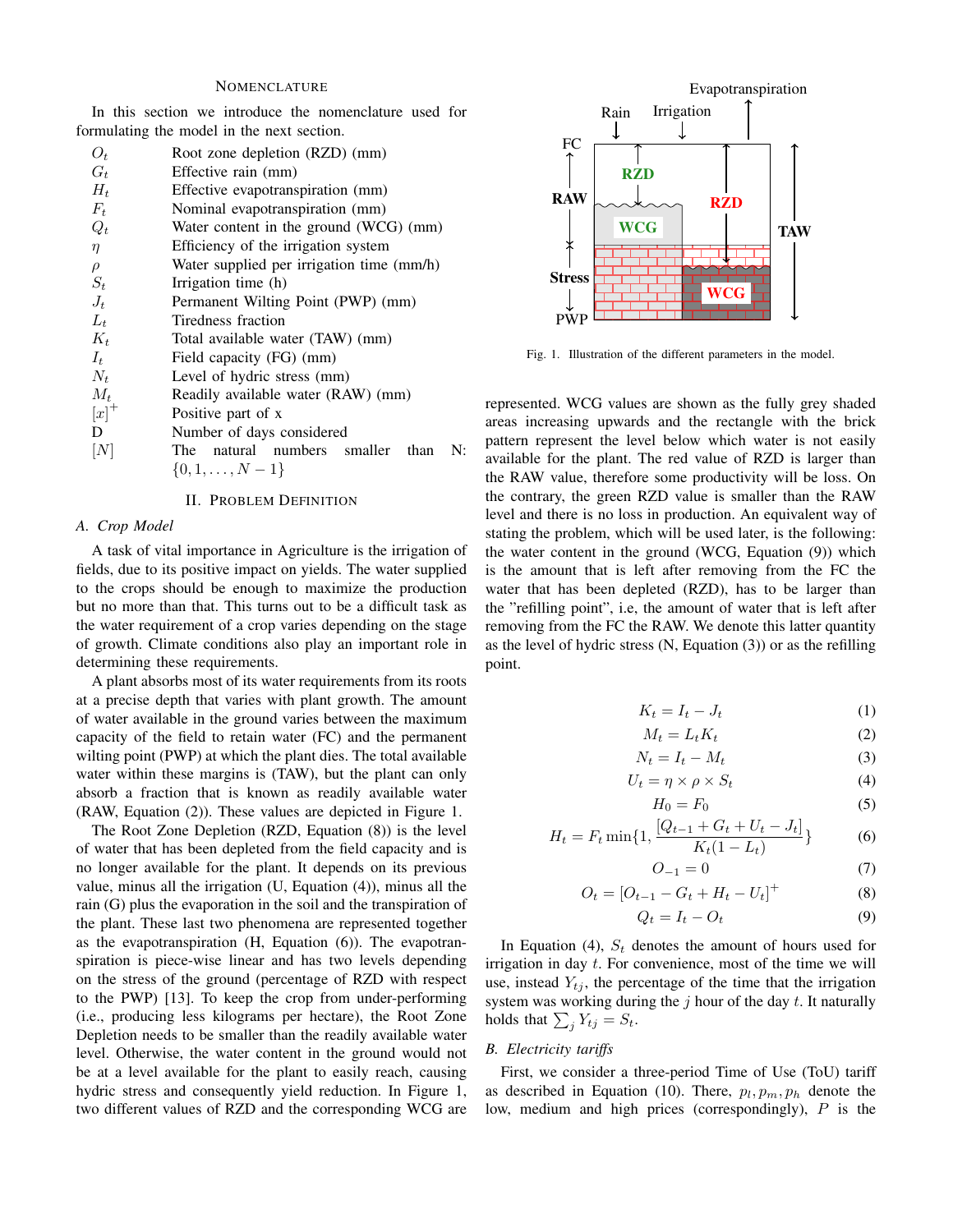power (kW) consumed by the pump used for irrigation and  $T_l, T_m, T_h \subset [24]$  correspond to the hours in which each of the rates is available.

$$
C_1(Y_{ij}) = \begin{cases} P p_l, & \text{if } j \in T_l, \forall i \\ P p_m, & \text{if } j \in T_m, \forall i \\ P p_h, & \text{if } j \in T_h, \forall i \end{cases}
$$
 (10)

Second, we consider a family of rebates on top of the three period ToU described by Equation (10), designed to incentivize consumption whenever there is surplus of generation. Equation (11) defines these rebates, which we will denote Opportunity offers (OO) in the rest of the paper.

$$
C_2(Y_{ij}) = \begin{cases} Pp_l, & \text{if } Y_{ij} \leq \alpha_{ij}, j \in T_l, \forall i \\ P\beta_l p_l, & \text{if } Y_{ij} > \alpha_{ij}, j \in T_l, \forall i \\ Pp_m, & \text{if } Y_{ij} \leq \alpha_{ij}, j \in T_m, \forall i \\ P\beta_m p_m, & \text{if } Y_{ij} > \alpha_{ij}, j \in T_m, \forall i \\ Pp_h, & \text{if } Y_{ij} \leq \alpha_{ij}, j \in T_h, \forall i \\ P\beta_h p_h, & \text{if } Y_{ij} > \alpha_{ij}, j \in T_h, \forall i \end{cases}
$$
(11)

Opportunity offers work as follows: for a given hour and day  $(i, j)$ , if the consumption  $Y_{ij}$  is greater than a threshold  $\alpha_{ij}$  that emulates average past consumption, the cost to be paid is a fraction  $\beta_{\square} \in (0,1]$  of the original cost. If no OO is available,  $\alpha_{ij}$  can be set to 1, which yields the same result. The variables  $P, p_l, p_m, p_h, T_l, T_m, T_h$  have the same interpretation as in Equation (10).

#### *C. Optimization Problem*

The optimization problem defined in Equation (12) seeks to find an irrigation assignment guaranteeing the required level of water in the ground and minimizing the cost of irrigation. The two different tariffs (Equations (10),(11), represented by  $C_{\square}$ ) will be used as cost functions.

$$
\min_{Y} \quad \sum_{t,j} C_{\square}(Y_{tj}) \tag{12a}
$$

$$
\text{s.t.} \qquad O_t \le M_t, \quad t \in [N], \tag{12b}
$$

$$
\sum_{j} Y_{tj} = S_t, \quad t \in [N], \tag{12c}
$$

$$
Y_{tj} \in [0,1], \, t \in [N], \, j \in [24] \qquad (12d)
$$

Observe that constraint 12b is equivalent to  $\{Q_t \geq N_t\}$ , The function  $O_t$ :  $[0, 1]^{24 \times D} \rightarrow \mathbb{R}$  is not differentiable and, for some combinations of the parameters, the set  $\{O_t \leq M_t\}$  is not convex. Figure 2 depicts one such case. This motivated the development of an algorithm to solve the irrigation scheduling problem, as presented in the next section.

#### III. PROPOSED SOLUTION

#### *A. Algorithm*

In this section, we present an algorithm to solve the optimization problem (12). A key idea of our solution is to



Fig. 2. The set of points satisfying  $O_1 \leq M_1$  for some combination of parameters. Pixels in white represent points in the set and in black, outside. This set is clearly non-convex.

notice that, to satisfy each of the constraints " $O_t \leq M_t$ ", only variables  $Y_{ij}$  with  $i \leq t$  could be used. That is, only the variables  $Y_{1j}$  affect  $O_1$ , while for the constraint  $O_2 \leq M_2$ , only  $Y_{1j}$ ,  $Y_{2j}$  can be used, etc. Therefore, we can make the problem feasible by using only those variables.

With that observation in mind, the algorithm is fairly simple, namely: consume the least amount of water to satisfy all the constraints and try to use the variables with the lowest cost associated with them.

| <b>Algorithm 1</b> Optimization Algorithm                                        |  |  |  |  |
|----------------------------------------------------------------------------------|--|--|--|--|
| <b>Input:</b> F, G, H, J, K, L, $C_{\Box}$ , $\epsilon$                          |  |  |  |  |
| <b>Output:</b> Y                                                                 |  |  |  |  |
| $Y_{ij} \leftarrow 0, \ \forall i, j$                                            |  |  |  |  |
| 1: for $i=1$ to T do                                                             |  |  |  |  |
| 2: while $O_i > M_i$ do                                                          |  |  |  |  |
| $l, k \leftarrow select$ <i>best variable</i> % decrease O with least cost<br>3: |  |  |  |  |
| 4: $Y_{lk} \leftarrow Y_{lk} + \epsilon$                                         |  |  |  |  |
| 5: update $O_i$                                                                  |  |  |  |  |
| end while<br>6:                                                                  |  |  |  |  |
| $7:$ end for                                                                     |  |  |  |  |
| 8: return $Y$                                                                    |  |  |  |  |

To decide which variable should be used, Algorithm 2 was employed.

#### *B. Opportunity assignation*

One of the aims Opportunity offers were created for is to sell the surplus of renewable generation.

As they are implemented now, a massive adoption of these tariffs could result in a peak of consumption greater than the original surplus. If such a case arises, more expensive units will have to be dispatched to satisfy the new demand, resulting in additional costs and a negative environmental impact.

In this subsection we propose four mechanisms inspired from the rich literature in scheduling to allocate the surplus of renewable energy without exceeding the available quantities.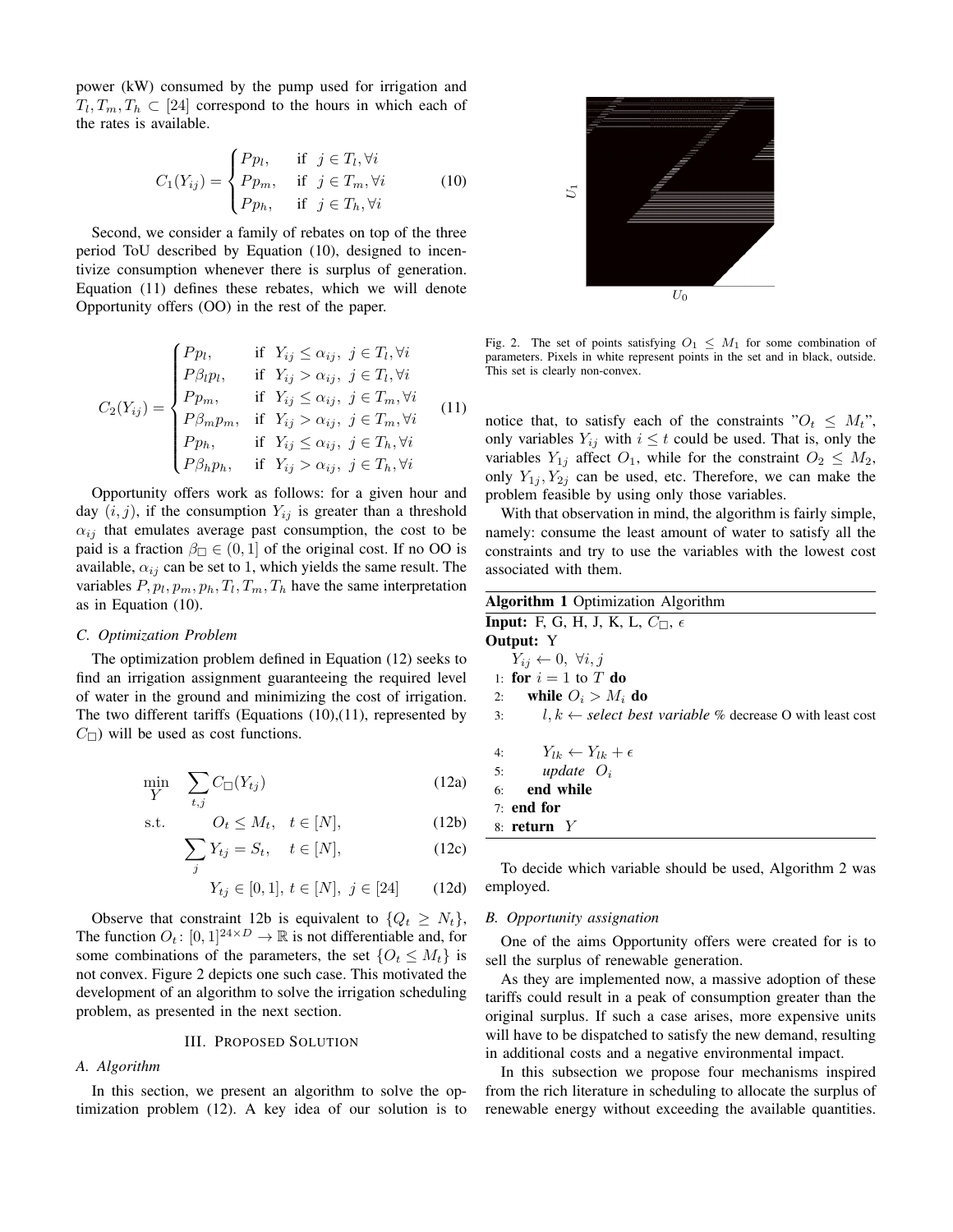#### Algorithm 2 Selecting the best variable

Input: F, G, H, J, K, L, t, Output: z, w  $z, w, \partial_{zw} \leftarrow -1, -1, 0$ 1: for  $i = 1$  to t do 2: **for**  $j = 1$  to 24 **do** 3:  $d \leftarrow \frac{\partial O_t}{\partial Y_{ij}}$  (Numerically estimated) 4: **if**  $Y_{ij} \leq 1 - \epsilon$  and  $d > 0$  then 5: if  $\alpha_{ij} < 1$  and  $\alpha_{zw} = 1$  then 6:  $z, w, \partial_{zw} \leftarrow i, j, d$ 7: **else if**  $\alpha_{ij} = 1$  and  $\alpha_{zw} < 1$  then 8: do nothing 9: else 10:  $\qquad \qquad \text{if } \frac{\partial_{zw}}{C_2(Y_{zw})} > \frac{d}{C_2(Y_{zw})}$  $\frac{d}{C_2(Y_{ij})}$  then 11:  $z, w, \partial_{zw} \leftarrow i, j, d$ 12: end if 13: end if 14: end if 15: end for 16: end for 17: **return**  $(z, w)$ 

All the mechanisms follow the same time structure. For a given opportunity offer occurring at time  $t$  of day  $d$ , interest of buying from the consumers will be collected the day before  $(t, d - 1)$  by the scheduler manager (SM). Intention to participate in an offer is expressed by the different participants as a pair  $(q^{i}(t, d), c^{i}(t, d))$  where  $q(t, d)$  represents the consumption in kWh that the participant is requiring to buy and  $c^{i}(t, d)$  is the cost (estimated by each participant) of not irrigating at all during the time  $t$  of day  $d$ .

Given the offers, the SM decides how much of the requested quantity each participant is allowed and communicates this data back to them. They are then free to reschedule their consumption as they see fit with the new change in tariff. It is important to notice that losing participants are not forbidden to irrigate during hour  $t$  of day  $d$ . Although this might sound counter-intuitive, we are assuming that the proposed mechanism replaces the assignment of the opportunity offers but leaves the basic tariff structure unchanged and therefore, they are always allowed to use it.

The four evaluated mechanisms, namely: *Least Served First* (LSF), *Most valuable first* (MVF), *Proportional* (PR) and *Fixed prioirty* (FP), differ in how the SM assigns the opportunity offers, as follows. In LSF, the Scheduling Manager maintains an historic record of the energy assigned to each player in the past. Using this information, she sorts the received offers and assigns all the requested energy to the first participant. If there is any remaining surplus, it continues the allocation following the created order. Tiebreaks are handled arbitrarily. The second approach, *Most valuable first*, assigns as much energy as possible to the player that reported the highest cost  $c^i(t, d)$ , and if there is any remaining energy, it continues with the second highest cost, etc. The *Proportional*

mechanism consists on distributing the available energy among all participants, proportionally to their submitted offers. Finally, FP is a very simple mechanism included for comparison purposes, in which there is a fixed order and energy is always distributed according to the same order. Algorithm 3 describes the common feature of the LSF, MVF and FP mechanisms. Their difference lies in the SortUsingMechanism function and how the permutation  $\pi$  is built. In Algorithm 3,  $a^i$  is the assigned quantity to player i. For the *Proportional* case, the assigned quantity is  $a^i = \frac{A(t,d)q^{i}(t,d)}{C}$  $\frac{G(t,a)}{C}$ , where  $A(t, d)$  is the available quantity of surplus,  $q^{i}(t, d)$  is the quantity asked by the farmer *i*, and  $C = \sum_j q^j(t, d)$ .

Algorithm 3 Scheduling mechanism

**Input:**  $(q^{0}(t_{k}, d_{j}), c^{0}(t_{k}, d_{j})), \ldots (q^{N-1}(t_{k}, d_{j}), c^{N-1}(t_{k}, d_{j}))$ Input: A **Output:**  $a^0(t_k, d_j), \ldots, a^{N-1}(t_k, d_j)$ 1:  $\pi \leftarrow$  SortUsingMechanism([N]) 2:  $m \leftarrow 0$ 3:  $a^l \leftarrow 0, l \in [N]$ 4: while  $A > 0$  and  $i < N$  do 5:  $i \leftarrow \pi(m)$ 6: if  $q^i(t_k, d_j) > A$  then 7:  $a^i \leftarrow q^i$ 8: else  $9:$  $a^i \leftarrow A$ 10: end if 11:  $A \leftarrow A - q^i(t_k, d_j)$ 12:  $m \leftarrow m + 1$ 13: end while 14: **return**  $a^0, a^2, \ldots, a^{N-1}$ 

#### IV. NUMERICAL ANALYSIS

In this section, using real data, we shall demonstrate the benefits of implementing the proposed solutions.

We had access to real irrigation data from a soybean producer in Uruguay. The dataset contains the irrigation profile during 140 days, namely from 9th November 2017 to 28th March 2018, as well as all the other parameters required by the model<sup>2</sup>. The data corresponds to one irrigation pivot used in a field of 75 hectares. The pump required to power the pivot consumes 77kW. We assume that there are no associated costs for starting or stopping the pump. Table I summarizes the parameters used to instantiate the two cost functions except for the thresholds  $\alpha_{ij}$ , which where estimated out of historical data as the average consumption in the same day.

First, we evaluate the net benefits of using Algorithm 1, when the tariff structure remains unchanged, i.e., only considering the three-tier ToU. Next, the benefits of including the opportunity offers are measured. Finally, the different mechanisms to assign such OOs are evaluated.

<sup>&</sup>lt;sup>2</sup>Some of these had to be estimated using the temperature and rain data during those days.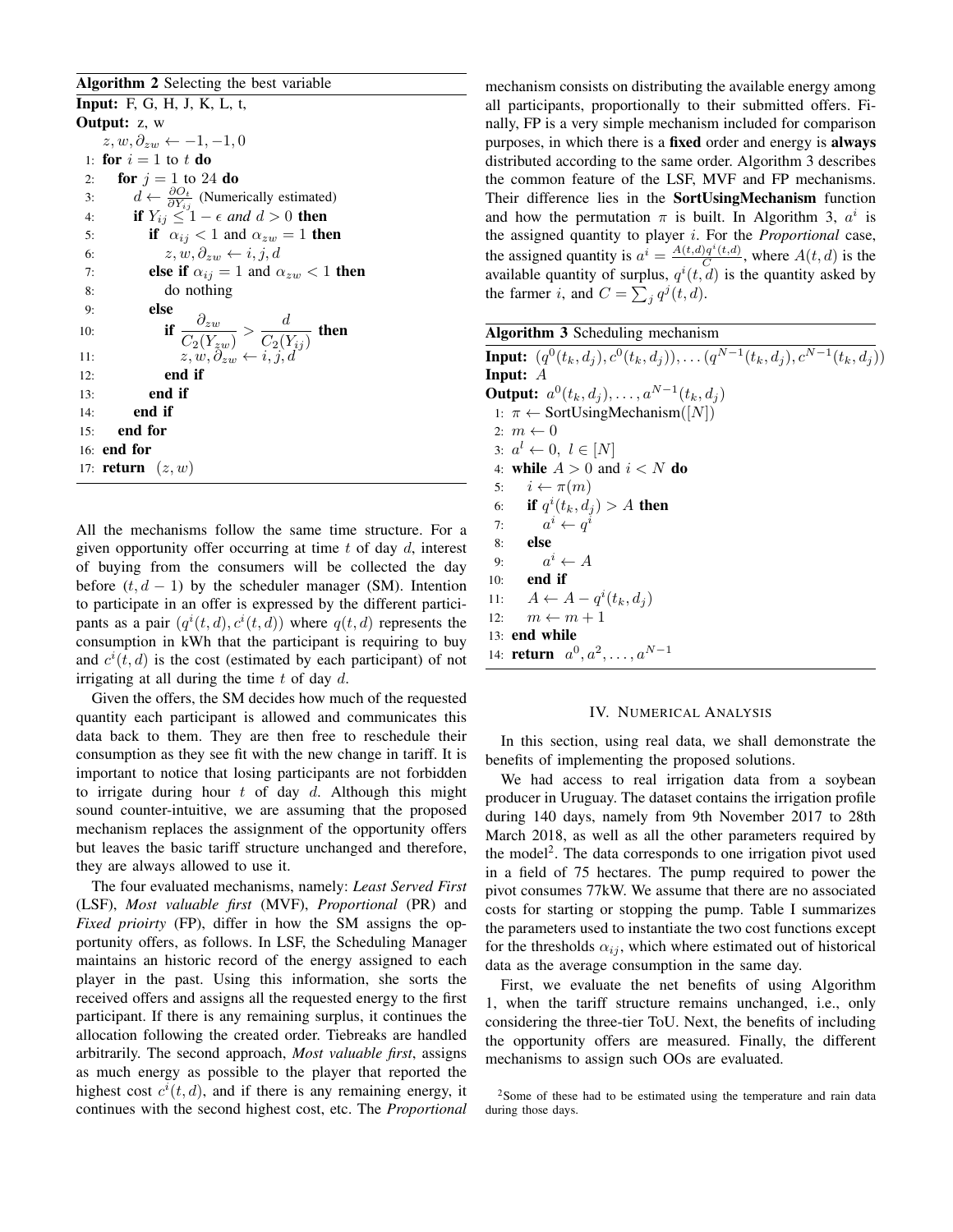| <b>TABLE I</b>                  |  |  |  |
|---------------------------------|--|--|--|
| PARAMETERS OF $C_1$ and $C_2$ . |  |  |  |

| Variable         | Value                       |
|------------------|-----------------------------|
| $p_l$            | 2772                        |
| $p_m$            | 3.078                       |
| $p_h$            | 10.205                      |
| $T_l$            | $\{0, \ldots, 6\}$          |
| $T_m$            | $\{7, \ldots, 17, 22, 23\}$ |
| $T_h$            | $\{18, \ldots, 21\}$        |
| $\boldsymbol{P}$ | 77                          |
| $\beta_I$        | 0.4                         |
| $\beta_m$        | 0.4                         |
|                  |                             |

#### *A. Optimization algorithm using real data*

Figure 3 depicts the evolution of the water content in the ground (WCG) for that period, given the irrigation pattern followed by the farmer. It can be seen that the WCG drops below the level of hydric stress, implying that some performance (in terms of kilograms per hectare) was lost. Moreover, the farmer did not manage to fully avoid irrigation during peak periods. Figure 4 shows the distribution of irrigation hours along ToU price periods, where green, yellow and red stand for low, medium and high prices, respectively.



Fig. 3. Irrigation model on real data



Fig. 4. Consumption across time of uses.

For the same dataset, Figure 5 represents the WCG evolution when using the irrigation schedule proposed by our algorithm. Under this new irrigation strategy, the WCG is always above the level of hydric stress and crop performance is optimized. There are models that would allow us to quantify the gains obtained by increasing the performance, but these are outside the scope of this work. Finally, Figure 6 presents the irrigation hours in comparison with the ToU prices for our proposal. Observe that our irrigation strategy respects the constraints imposed by plant water requirements while avoiding the most expensive ToU period.



Fig. 5. Algorithm maximizes TOU without taking into account opportunities.



Fig. 6. Algorithm maximizes TOU without taking into account opportunities. Consumption across time of uses.

Table II summarizes the numerical comparison between the cases. Although our algorithm irrigates for a longer period of time (to satisfy the problem constraints), it has an overall decrease in the variable  $cost<sup>3</sup>$ .

#### *B. Optimizing for Opportunity offers*

From the real data on electricity consumption and production surplus event, we obtained the  $\alpha_{tj}$  coefficients for the

<sup>&</sup>lt;sup>3</sup>The cost of water for most farmers in Uruguay is negligible, particularly when compared with electricity costs and performance losses. Therefore, an increase in the irrigation time, and consequently in the water usage, does not impact the overall irrigation costs.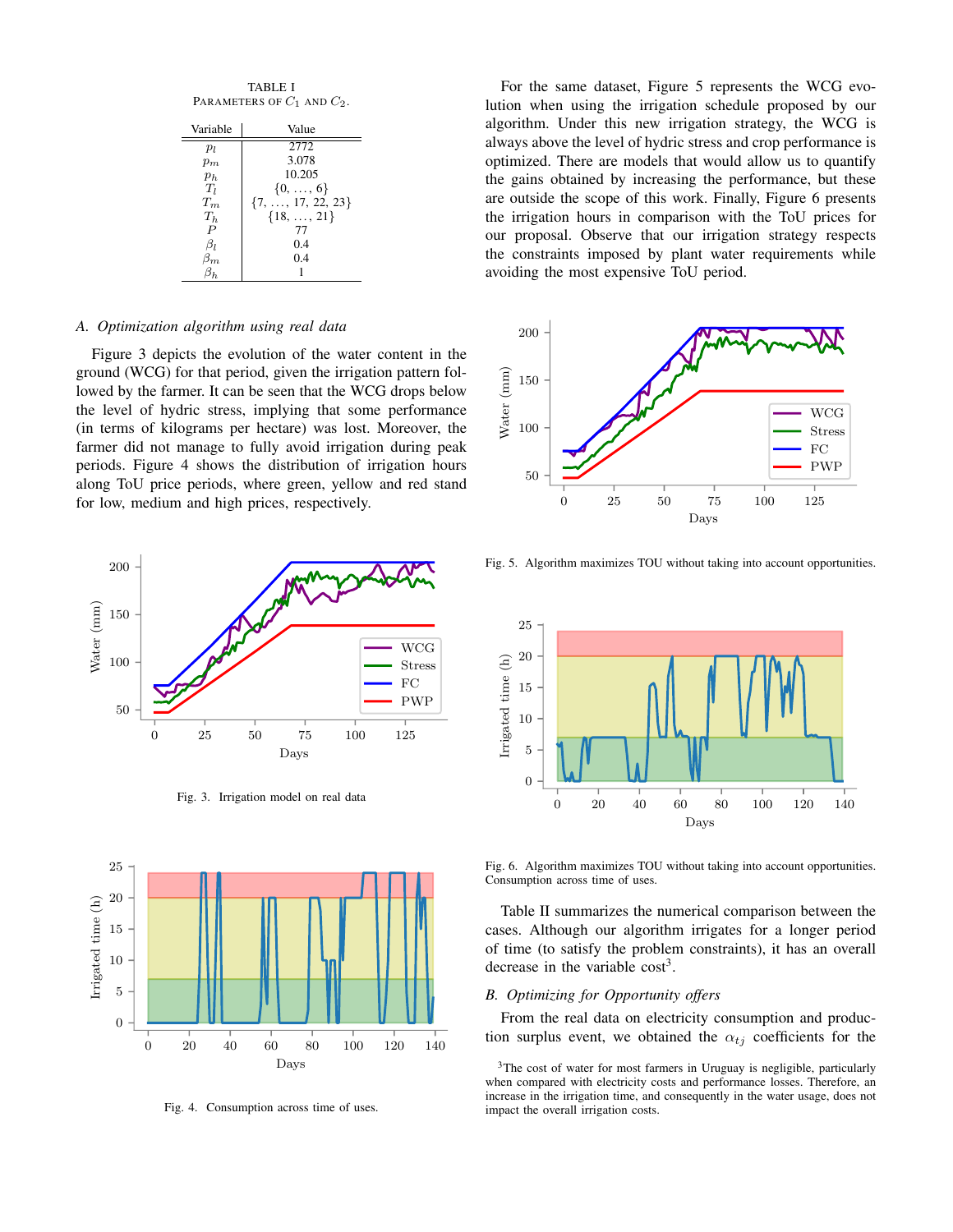TABLE II NUMERICAL COMPARISON WITHOUT OOS

| Optimized | Irrigated Time (h) | Cost (UYU)    |
|-----------|--------------------|---------------|
| No.       | 1163               | 324394        |
| Yes       | 1323 $(+13%)$      | 289075 (-11%) |

cost function  $C_2$  defined in Equation (11). As expected, during most of the hours there were no surplus events, and thus no OOs. Figure 7 depicts the hours at which the value of  $\alpha_{ti}$  was less than 1, i.e., there was an active rebate. Sub-figure 7.A depicts the consumption of energy with respect to the active offers for the real past consumption. It should be observed that, although the farmer did not plan her irrigation around these rebates (as they are not currently available to farmers), there is some natural overlap between the two. The middle and bottom sub-figures (B and C) also depict the irrigation for those hours with active OOs, but for our algorithm, using  $C_1$  and  $C_2$  as the cost functions, respectively. Naturally, optimizing using  $C_2$  as the cost function increases the irrigation whenever there is a surplus<sup>4</sup>.



Fig. 7. Consumption during the Opportunity offers for the three considered cases.

The different costs of irrigation if Opportunity Offers were available are presented in Table III. We observe that optimizing for  $C_1$  or  $C_2$  uses the same irrigation time (and therefore the same amount of water), but reductions are bigger: a  $15\%$ reduction could be achieved in the costs if Opportunity offers were to be allowed to farmers. This is beneficial for farmers, because they decrease their costs, and also for the utility, because they have extra means to consume the surplus of renewable generation. This can foster the installation of new renewable energy sources in the grid.

#### *C. Evaluation of opportunity assignments*

In the previous subsection we showed that offering dynamic rebates to farmers can increase their profit and reduce the amount of renewable energy that need to be curtailed. As mentioned, offering this tariff to new actors can have an associated drawback: if the new peak in demand is greater than

<sup>4</sup>To solve for 
$$
C_1
$$
, we set  $\alpha_{tj} = 1$ ,  $\forall t, j$ .

TABLE III NUMERICAL COMPARISON WITH OOS

| Optimizing | Irrigated Time (h)             | Cost (UYU)    |
|------------|--------------------------------|---------------|
| Nο         | 1163                           | 301771        |
| $C_1$      | $1323 (+13%)$<br>$1323 (+13%)$ | 268287 (-12%) |
| Сэ         |                                | 261679 (-15%) |

the original surplus, the utility company might suffer higher costs than from just curtailing renewable energy sources. To overcome this difficulty, we evaluate different scheduling mechanisms that aim to assign precisely all the surplus.

To asses the behaviour of the different mechanisms in combination with our algorithm, a synthetic dataset was created from real data. Under the assumption that farmers that are physically close experience similar weather conditions, we took the data we already had and added a small random noise to emulate spatial difference. For the OOs dataset, we used the same periods  $(t, d)$  as in the previous sections, yet now we generated the amounts of surplus. In each of these dates, a random quantity of excess of energy was considered in a way that reveals the effects of the different mechanisms: too much energy would satisfy all customers and the mechanisms would be indistinguishable and the same would happen if there is no surplus at all.

Figure 8 illustrates the results of running the different scheduling mechanisms with 20 participants. Each bar plot represents the relative gain of each player (cost with OOs divided by cost without OOs). The number in the legend shows the net cost of all the players averaged over all simulation runs. We seek a mechanism that minimizes the total cost while keeping the variance of different players small, i.e, maximizes fairness.

As expected, the *Fixed Priority* technique was the most unfair (highest variance), followed by the MVF. The least total welfare was obtained by *Least Served First*, closely followed by MVF. Overall, *Least Served First* yielded the best fairness and overall welfare.



Fig. 8. Gains of farmers under different assignment techniques.

#### V. DISCUSSION AND FINAL REMARKS

We proposed an architecture and specific irrigation scheduling and coordination mechanisms that enable to exploit electricity demand flexibility from irrigation and, at the same time,